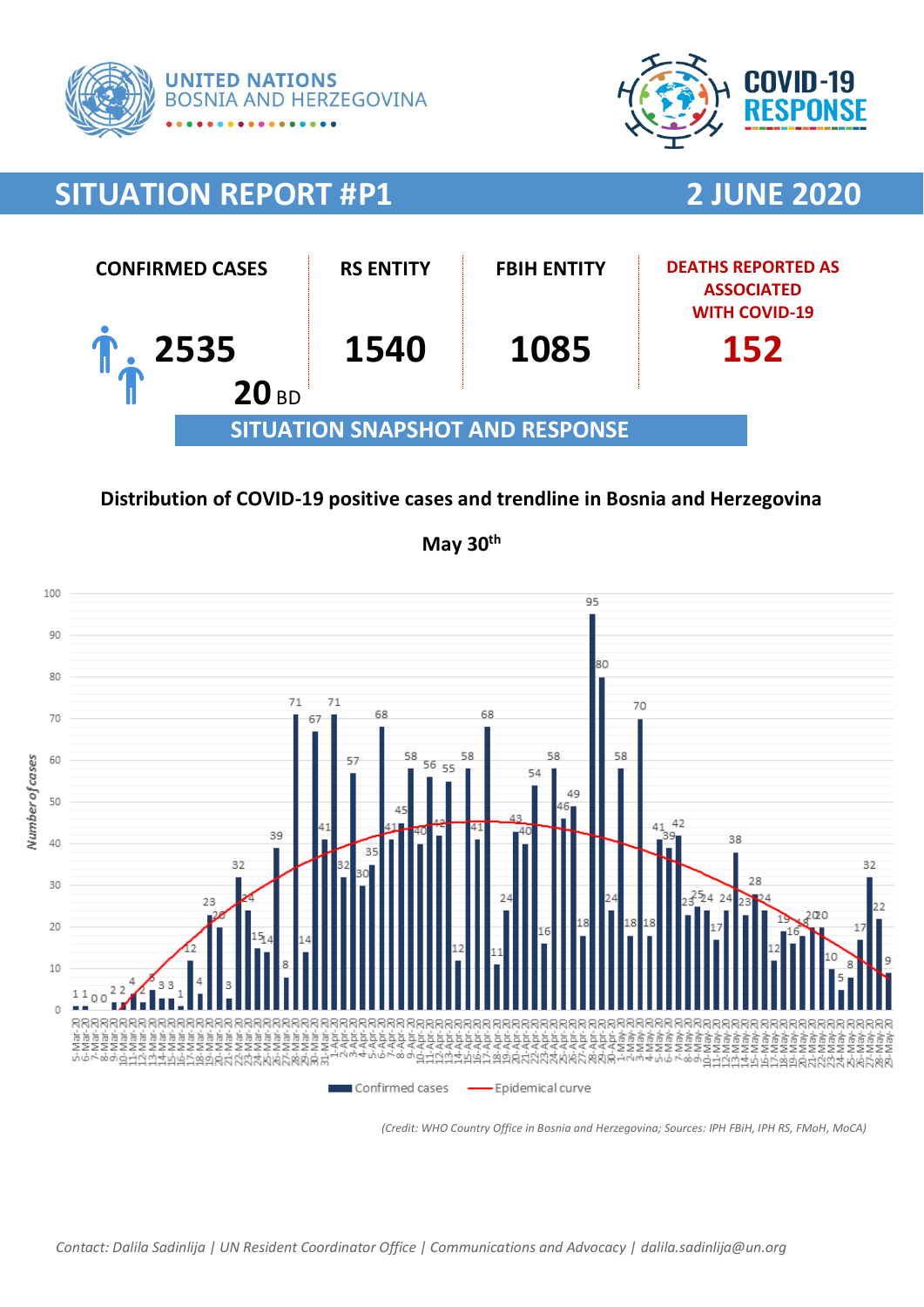



### **SITUATION OVERVIEW**

The BiH Council of Ministers decision on State of Natural or Other Disaster (BiH's equivalent of ..State of Emergency") remains in place. At the entity levels, however, the previously declared State of Emergency in the RS was terminated on 20 May, and the State of Natural Disaster in FBiH was, likewise, lifted on 29 May. Both the RS and the Federation entities now allow movement of all population categories with a mandatory requirement that everyone wear face masks in enclosed spaces/areas. Curfews have been lifted across the entire territory of BiH. BiH citizens entering into the country no longer need to observe self-isolation, while foreign citizens entering the country on business need to show a letter of invitation from a legal body/institution which is engaging that person, as well as certificate reflecting a negative COVID-19 test result that is not older than 48hours. Borders are open for citizens of Croatia, Montenegro and Serbia as of 1 June and air travel is allowed to resume. The repatriation of BiH citizens and foreign citizens in BiH is allowed with respect to the protocols currently in place.

Prosecution offices at different levels continued to look into reported cases of misconduct during public procurement of Covid-19 related items. These now include official cases involving the FBiH Entity Prime Minister and the suspended Director of FBiH Civil Protection in the FBiH "Respirators" case, as well as the RS Prosecution case re: the terminated contract for the mobile hospital. The BiH Council of Ministers reached the decision on distribution of IMF funds at session held 2 June, confirming the previously indicated percentages per entities and Brcko District.

Following the lifting of self-isolation measures and the opening of borders, BiH saw an increase in the number of entries at all crossings. Health authorities are urging the citizens to continue exercising responsible behavior in order to keep the recovery trends positive and to mitigate a potential stronger "second wave", especially in the light of the emerged new Tesanj cluster. In the FBiH Entity, public gatherings of up to 300 people outside (with a secured 2m distance space between individuals) are allowed, while in the RS Entity gatherings are allowed for no more than 50 people. The epidemiological curve is currently stable across the entire BiH, with numbers of recovered patients increasing (reported as 1910 on 2/06 at 17:00 hrs). The line health authorities reported a total of 153 cases of death related to Covid-19 induced complications since the first case was reported in BiH.



#### **Distribution of COVID-19 confirmed cases in Bosnia and Herzegovina, May 30th**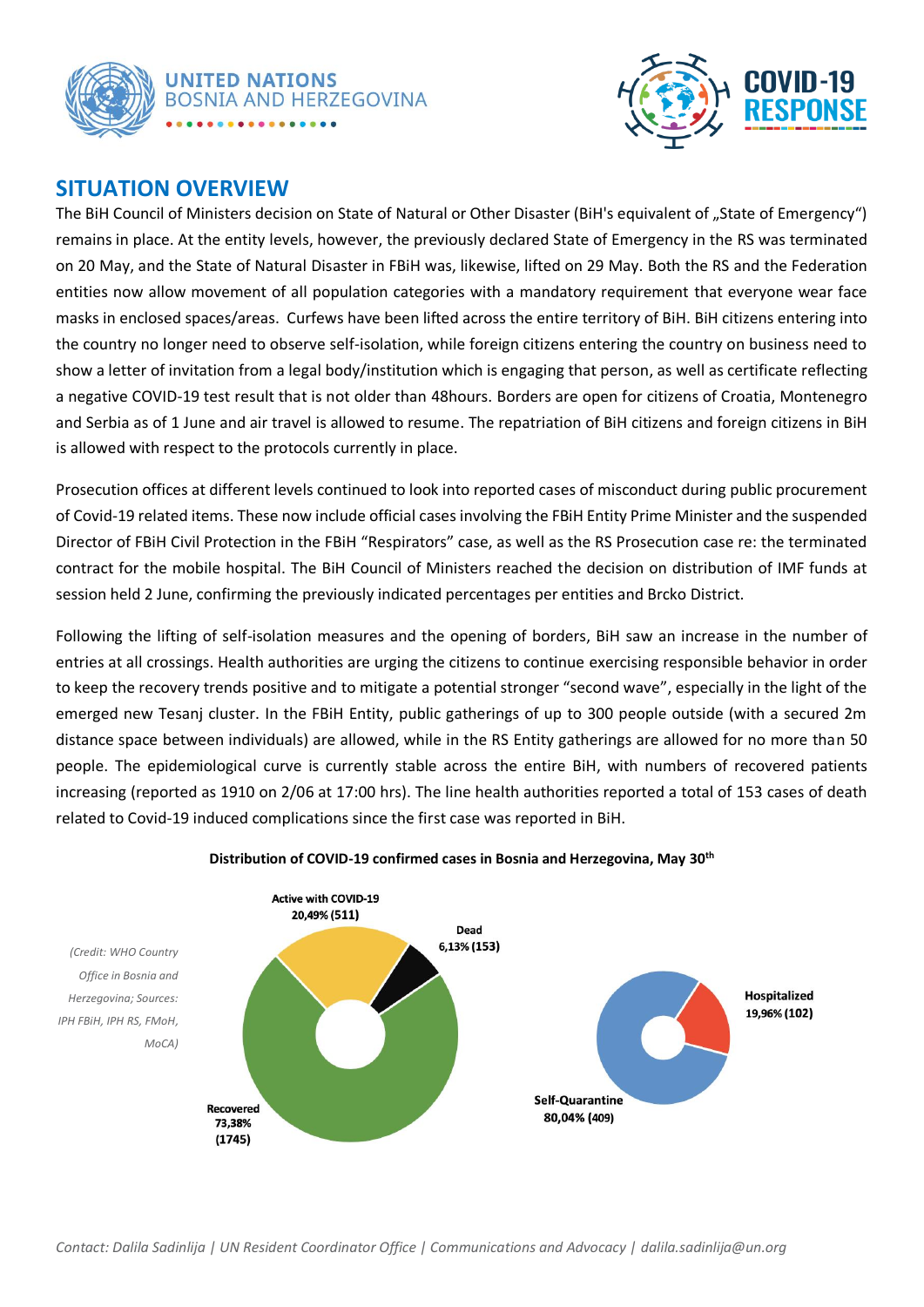





**Total number of tests performed by entities and Brcko District of Bosnia and Herzegovina per 100,000 population, May 30th**



*(Credit: WHO Country Office in Bosnia and Herzegovina; Sources: IPH FBiH, IPH RS, FMoH, MoCA)*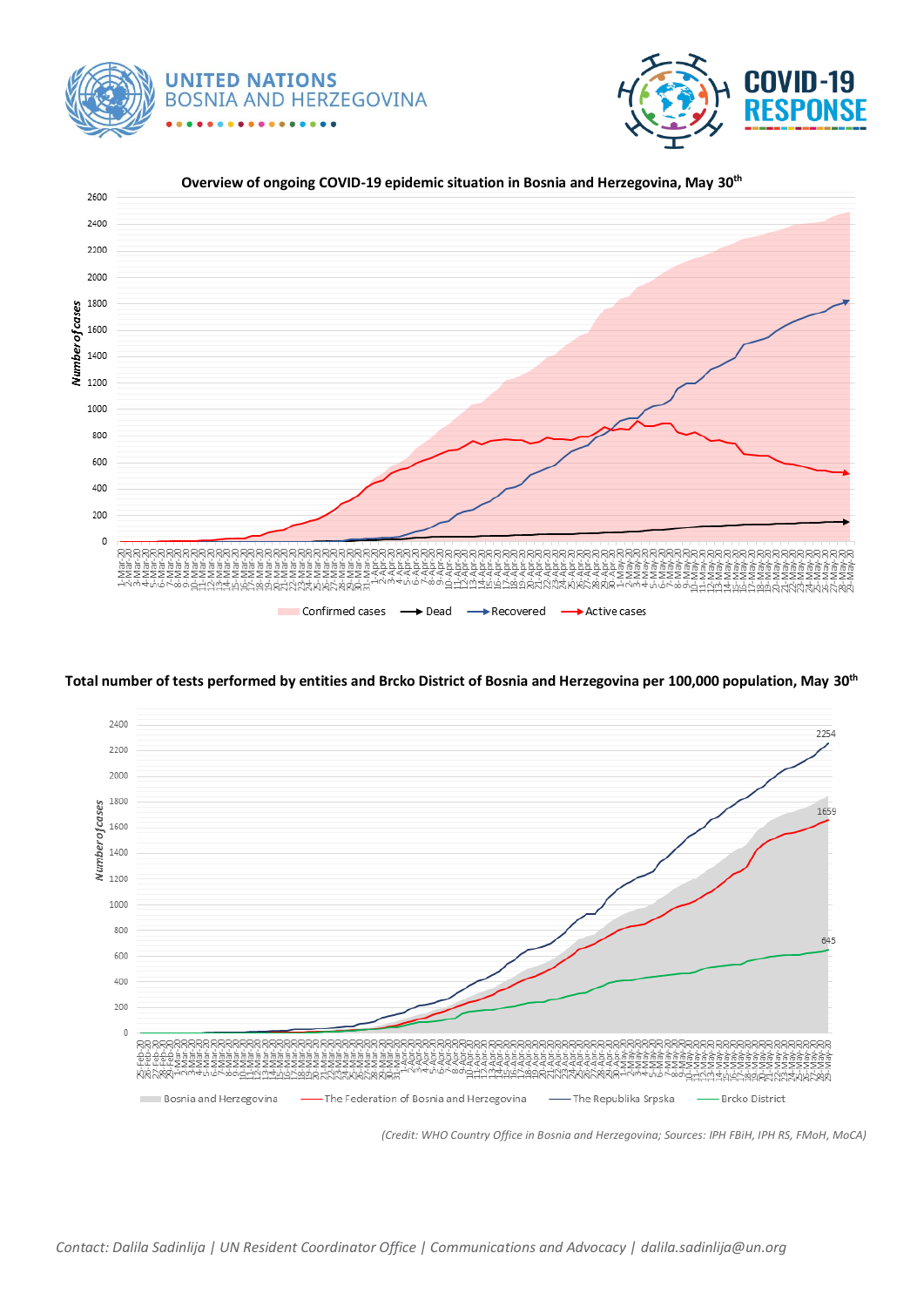





#### **Daily new cases and recoveries in Bosnia and Herzegovina, May 30th**

*(Credit: WHO Country Office in Bosnia and Herzegovina; Sources: IPH FBiH, IPH RS, FMoH, MoCA)*

# **UN SUPPORT IN RESPONSE – LATEST**

In partnership with UNICEF, the Sarajevo Canton Ministry of Education held two webinars for teachers on the topics of digital tools and the implementation of accessibility standards for Children with Disabilities. IOM organized a series of activities focused on COVID-19 for BiH youth: a 3rd online workshop with the aim of improving critical thinking and to help youth deal with the current situation. IOM also organized a 5th online quiz "Time to switch on" with a national focus and with the aim of offering an opportunity for youth engagement during COVID-19 pandemic. A 2nd online counselling session focused on youth anxiety and concerns of getting back into the "normal" life after COVID-19 restrictions was also executed. Finally, as a response to the economic impacts of COVID-19, IOM procured seeds and other agricultural materials and had them distributed among socially vulnerable families – through IOM's network of 46 Community Liaison Points spread across 16 different municipalities.

Within its integrated response, UNDP presented an Economic Impact Assessment (EIA) of COVID-19 in Bosnia and Herzegovina and Economic Pulse of BiH on 28 May, highlighting the need for urgent and comprehensive interventions to preserve jobs, to protect the most vulnerable groups and to prevent an economic downturn in Bosnia and Herzegovina. The assessment was conducted by UNDP on behalf of the United Nations in BiH. Over 120 representatives of all levels of governments in BiH, international financial institutions, embassies, agencies and business associations/chambers of commerce participated in the online presentation and discussion.

**[Link to Economic Impact](https://bosniaherzegovina.un.org/en/47601-economic-impact-assessment-covid-19-bih)  [Assessment of COVID-19](https://bosniaherzegovina.un.org/en/47601-economic-impact-assessment-covid-19-bih)  [in BiH \(pdf, English\)](https://bosniaherzegovina.un.org/en/47601-economic-impact-assessment-covid-19-bih)** 

**[Link to presentation of](https://eur03.safelinks.protection.outlook.com/?url=https%3A%2F%2Fbit.ly%2FEIACOVID_UNDPBiH_Presentation&data=02%7C01%7Cdalila.sadinlija%40one.un.org%7C2db27334971447bb0caa08d806ec456e%7Cb3e5db5e2944483799f57488ace54319%7C0%7C0%7C637266959136056713&sdata=XM2vhwJKCsjiuHj3ZgDGfBD6kE8GouDDxMzG3QJc7Y8%3D&reserved=0)  [Economic Impact](https://eur03.safelinks.protection.outlook.com/?url=https%3A%2F%2Fbit.ly%2FEIACOVID_UNDPBiH_Presentation&data=02%7C01%7Cdalila.sadinlija%40one.un.org%7C2db27334971447bb0caa08d806ec456e%7Cb3e5db5e2944483799f57488ace54319%7C0%7C0%7C637266959136056713&sdata=XM2vhwJKCsjiuHj3ZgDGfBD6kE8GouDDxMzG3QJc7Y8%3D&reserved=0)  [Assessment of COVID-19](https://eur03.safelinks.protection.outlook.com/?url=https%3A%2F%2Fbit.ly%2FEIACOVID_UNDPBiH_Presentation&data=02%7C01%7Cdalila.sadinlija%40one.un.org%7C2db27334971447bb0caa08d806ec456e%7Cb3e5db5e2944483799f57488ace54319%7C0%7C0%7C637266959136056713&sdata=XM2vhwJKCsjiuHj3ZgDGfBD6kE8GouDDxMzG3QJc7Y8%3D&reserved=0)  [in BiH \(pdf, English\)](https://eur03.safelinks.protection.outlook.com/?url=https%3A%2F%2Fbit.ly%2FEIACOVID_UNDPBiH_Presentation&data=02%7C01%7Cdalila.sadinlija%40one.un.org%7C2db27334971447bb0caa08d806ec456e%7Cb3e5db5e2944483799f57488ace54319%7C0%7C0%7C637266959136056713&sdata=XM2vhwJKCsjiuHj3ZgDGfBD6kE8GouDDxMzG3QJc7Y8%3D&reserved=0)**